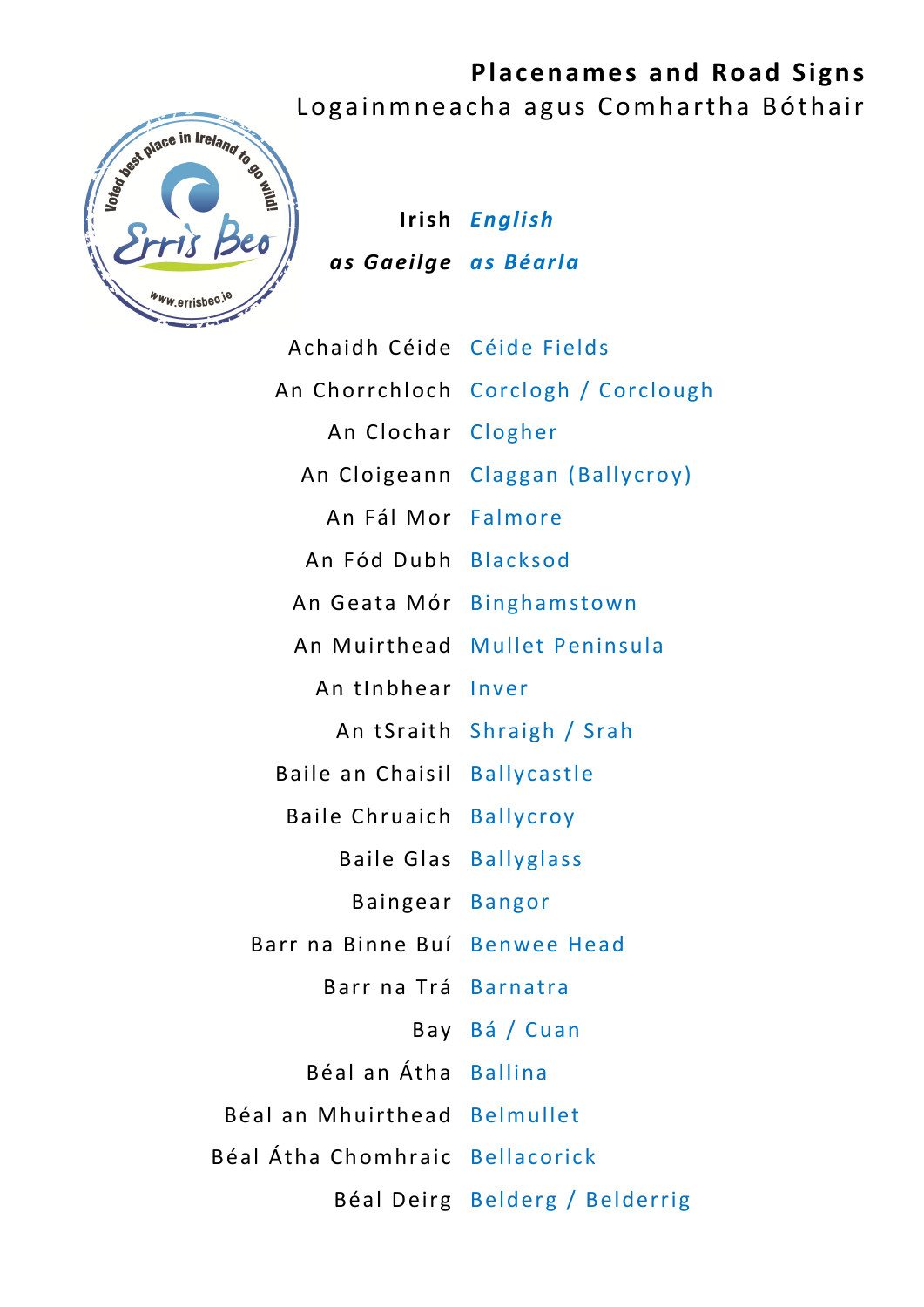

**Irish** *English as Gaeilge as Béarla*

## Cairn Carne

| Caisleán an Bharraigh Castlebar      |                                 |
|--------------------------------------|---------------------------------|
| Ceann an Eanaigh Annagh Head         |                                 |
| Ceann Dhún Pádraig                   | Downpatrick Head                |
| Ceann Iorrais                        | <b>Erris Head</b>               |
|                                      | Ceann Ramhar Doohoma Head       |
| Ceathrú Thaidhg Carrowteige          |                                 |
| Cross                                | An Chrois                       |
| Cuan an Fhóid Dubh                   | <b>Blacksod Bay</b>             |
| Cuan an Inbhear                      | <b>Broadhaven Bay</b>           |
| Dubh Oileáin Duvillaun               |                                 |
| Dubh Thuama / Dú Thuama Doohoma      |                                 |
| Dumha Locha                          | <b>Doolough</b>                 |
| Dún na mBó                           | Doonamo                         |
| Eachléim                             | Aughleam / Aghleam              |
| Gailf Chúrsa Chairn Carne Golf Links |                                 |
|                                      | Gaoth Sáile Geesala / Gweesalia |
| Gleann Chaisil                       | Glencastle                      |
| Gleann Chuillin                      | Glencullen                      |
| Gleann na Muaidhe                    | Glenamoy                        |
| Inis Bigil                           | Inishbiggle                     |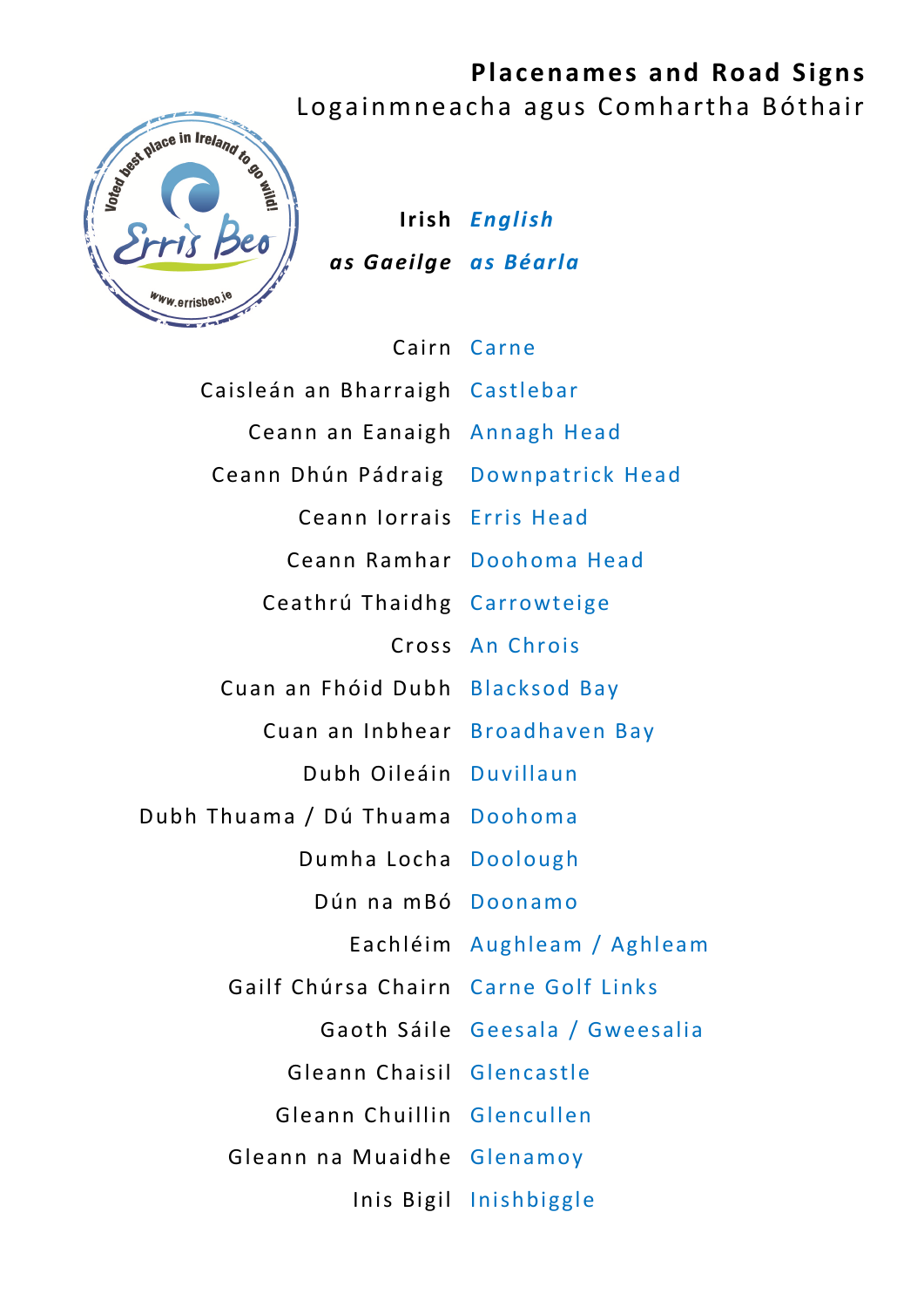

**Irish** *English as Gaeilge as Béarla*

|                                              | Inis Gé Inishkea                          |
|----------------------------------------------|-------------------------------------------|
|                                              | Inis Gé Theas Iniskea South               |
| Inis Gé Thuaidh Iniskea North                |                                           |
| Inis Gluaire Inishglora                      |                                           |
| lorras / lorrais Erris                       |                                           |
| Loch na Ceathrú Móire Carrowmore Lake        |                                           |
| Loch na Croise Cross Lake                    |                                           |
| Mullach Rua Mullaghroe                       |                                           |
| Oileán Chloigeann Claggan Island             |                                           |
| Oileán Iolra / Oileán sa Tuaidh Eagle Island |                                           |
|                                              | Poll a' tSómais Pollathomas / Pullathomas |
| Port a' Chlóidh / Port an Chlóidh Portacloy  |                                           |
| Port Durlainne Porturlin                     |                                           |
| Ráith                                        | Roy                                       |
| Ros Dumhach Rossport                         |                                           |
| Trá                                          | <b>Beach</b>                              |
|                                              | Trá Oiligh Elly Beach / Bay               |
| Tullaghan Bay                                | Bá Thualachan                             |
| <b>YIELD</b>                                 | GÉILL<br>SLÍ,                             |
| Go Mall                                      | Slow (Down)                               |